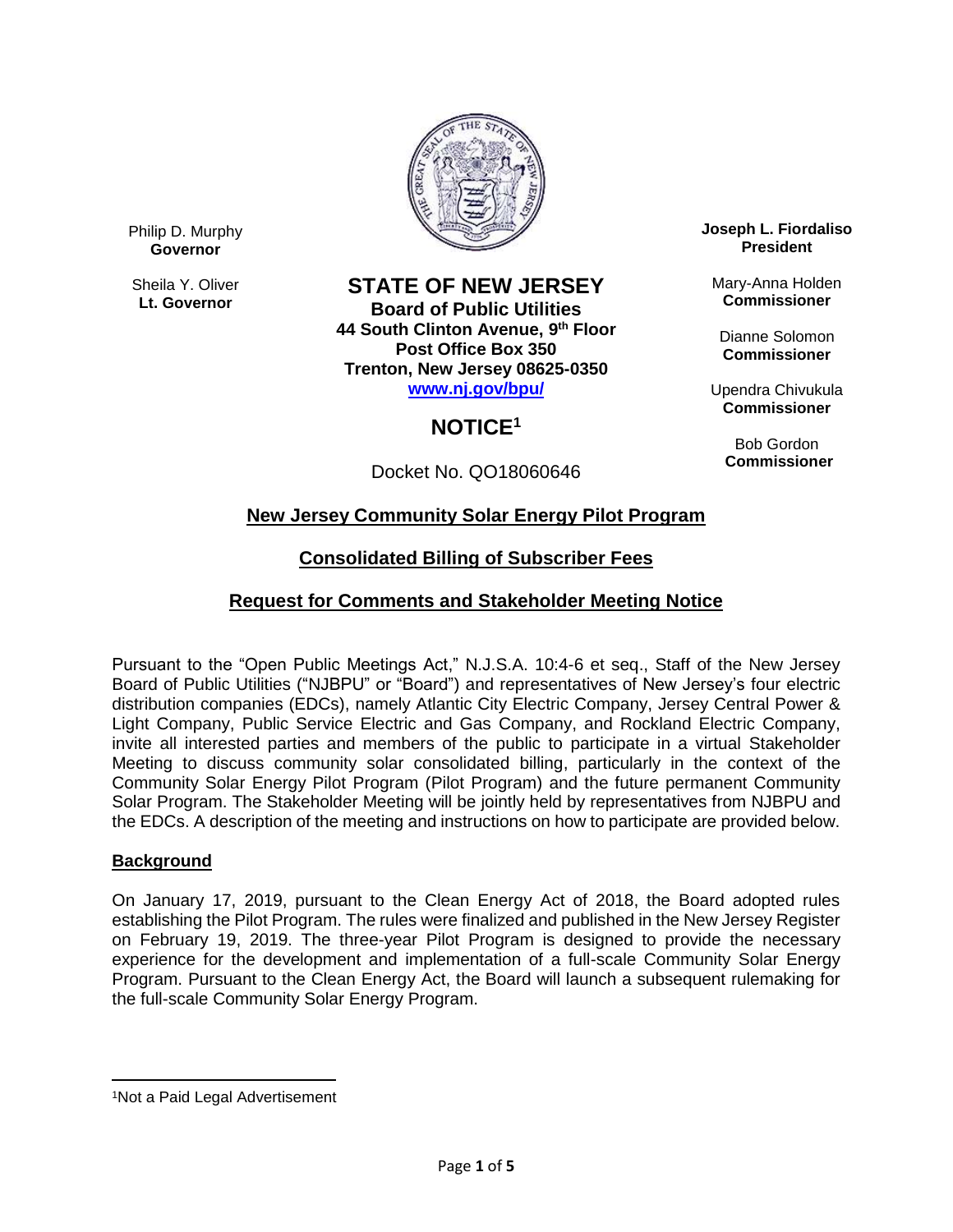On October 2, 2020, the Board issued an [Order](https://www.nj.gov/bpu/pdf/boardorders/2020/20201002/8C%20-%20ORDER%20Community%20Solar%20Year%202%20Application%20Form%20and%20Process%202020-10-01.pdf) approving the Program Year 2 (PY2) Application Form for the Pilot Program. As part of the same Order, the Board directed the EDCs to work with Board Staff to develop options for implementing consolidated billing for community solar, where the customer pays both their normal electric utility charges and community solar subscriber fees through a single bill. As part of the process, the Board directed the EDCs and Staff to include consideration of what is currently done by EDC affiliates in other states. The EDCs were directed to present actionable recommendations for the implementation of consolidated billing in a report to the Board no later than February 26, 2021. The EDCs have requested an extension of the report's due date to provide sufficient time for stakeholder engagement and the development of a consolidated billing option for community solar.

### **Stakeholder Meeting**

In order to inform the development of this report, the EDCs seek stakeholder feedback regarding the questions listed below. A virtual stakeholder meeting will be held on:

**Date:** Thursday March 25, 2021

**Time:** Beginning at 1:00 p.m.

Please register for the meeting no later than **Wednesday, March 24 at 5:00 p.m.** via the link below. If you wish to speak, please identify yourself as a speaker when registering. Speakers that register will be called first.

#### **Registration Link:** <https://attendee.gotowebinar.com/register/6625304539308643852>

After registering, you will receive a confirmation email containing information about joining the webinar and checking your system requirements. We encourage all webinar attendees to check their systems in advance of the meeting to ensure a smooth connection.

#### **Written Comments**

Written comments are also encouraged and must be submitted electronically either:

- 1. To Aida Camacho at [board.secretary@bpu.nj.gov;](mailto:board.secretary@bpu.nj.gov) or
- 2. Through the Board's External Access Portal upon obtaining a MyNewJersey Portal ID. Once you establish a MyNewJersey account, an authorization code is required which you can request by emailing the NJBPU's IT Helpdesk at [BPUITHELPDESK@bpu.nj.gov.](mailto:BPUITHELPDESK@bpu.nj.gov) If you have questions about the e-Filing portal, please consult NJBPU's e-Filing [FAQs.](https://www.bpu.state.nj.us/bpu/agenda/efiling/)

Comments must be in either Word or PDF format and should include in the subject line "Comments regarding Docket No. QO18060646, Community Solar Consolidated Billing of Subscriber Fees," along with the last name of the author and the name of their company or organization.

All comments are due by **5:00 p.m. on Friday April 9, 2021**.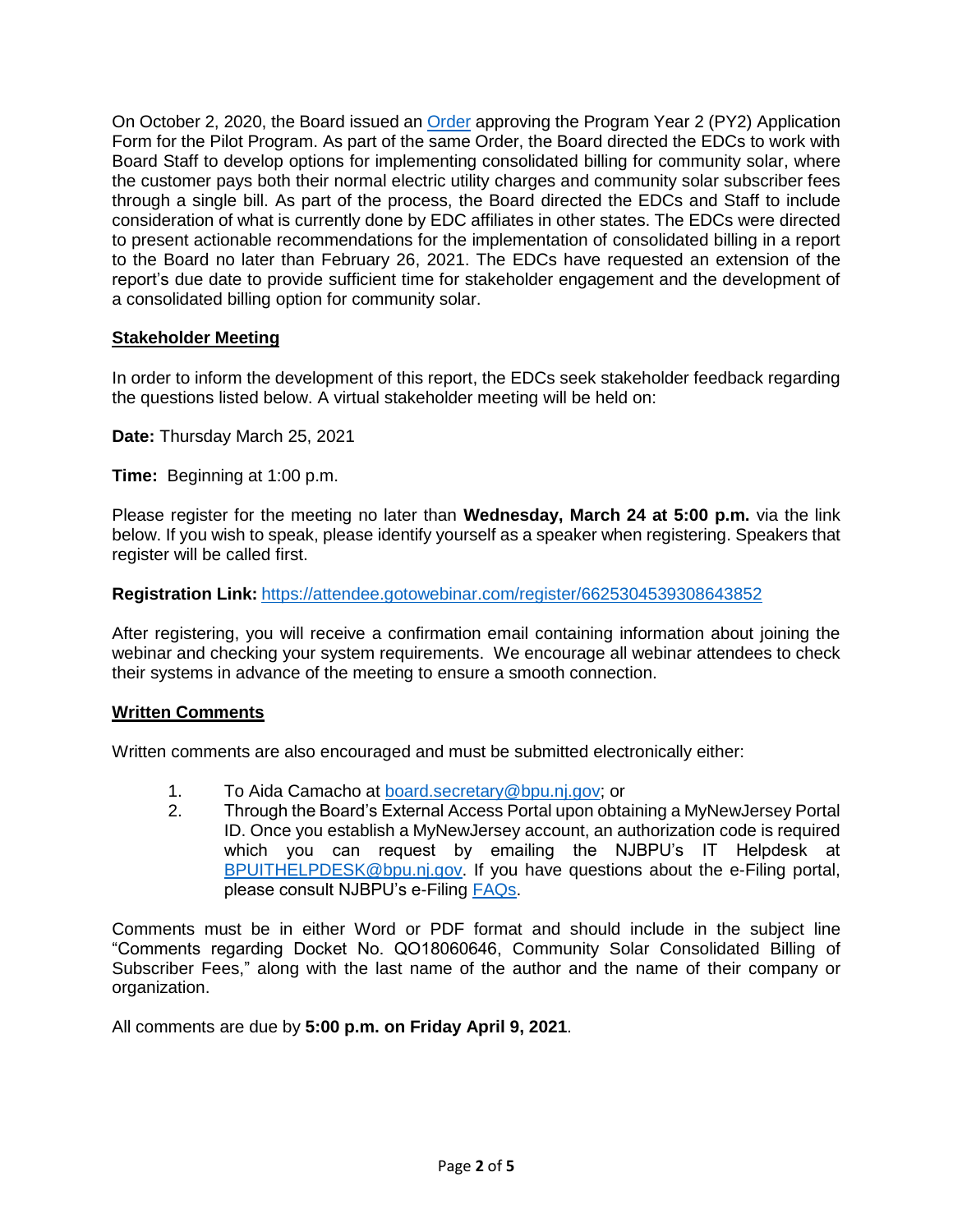Please note that these comments are considered "public documents" for purposes of the State's Open Public Records Act. Commenters may identify information that they seek to keep confidential by submitting them in accordance with the confidentiality procedures set forth in N.J.A.C. 14:1-12.3.

### **Stakeholder Questions**

**Question 1:** In New Jersey, customers who purchase their electricity supply from a Third Party Supplier (TPS) are typically billed by their EDC. Known as Utility Consolidated Billing, the customer receives a single bill that includes supply charges and related taxes from its TPS and delivery charges and related taxes and charges from its utility. Occasionally, in NJ and in other jurisdictions, dual billing is employed where a customer receives a bill from the customer's utility company that includes only the utility's charges and a separate bill from the customer's TPS that includes only the TPS charges. In other jurisdictions, the TPS sends the utility bill to the customer, which contains all of the utility's relevant charges. This billing methodology is sometimes called TPS Consolidated Billing.

What lessons can be drawn from consolidated billing for TPS customers with respect to its potential application to community solar? What are the advantages or disadvantages of Utility Consolidated Billing, TPS Consolidated Billing and dual billing as they apply to community solar?

**Question 2:** Do you recommend implementation of some form of consolidated billing for community solar projects? If so, do you recommend Utility Consolidated Billing, or third party provision of consolidated billing for community solar subscriber fees (Subscriber Organization Consolidated Billing)? Please consider this question from the perspective of billing implementation and administration, community solar project financing, and subscriber (customer) protection.

**Question 3:** Please describe in detail how your proposed method of consolidated billing would work and the benefits you believe would be achieved by the use of consolidated billing for community solar. If you are or represent a community solar developer or subscriber organization, please speak specifically to your experience. Please address all related issues, including the following:

- Would the bill be sent by the utility (Utility Consolidated Billing) or the subscriber organization (Subscriber Organization Consolidated Billing)?
- How would your proposal address customer nonpayment of bills, partial payment of bills, and late payment of bills? In cases of partial payment of bills, which portion of the bill should the payment be allocated towards?
- Should customers be dropped from consolidated billing for late payments?
- Discuss any purchase of receivables issues.
- Discuss any issues relating to consumer credit.
- Should there be a fee using consolidated billing and, if yes, what should it be?
- Discuss any consumer protection implications of utilizing consolidated billing for community solar, including data privacy and data protection.
- How would customer specific data be exchanged?

Alternatively, please address why you and/or your organization prefer dual billing.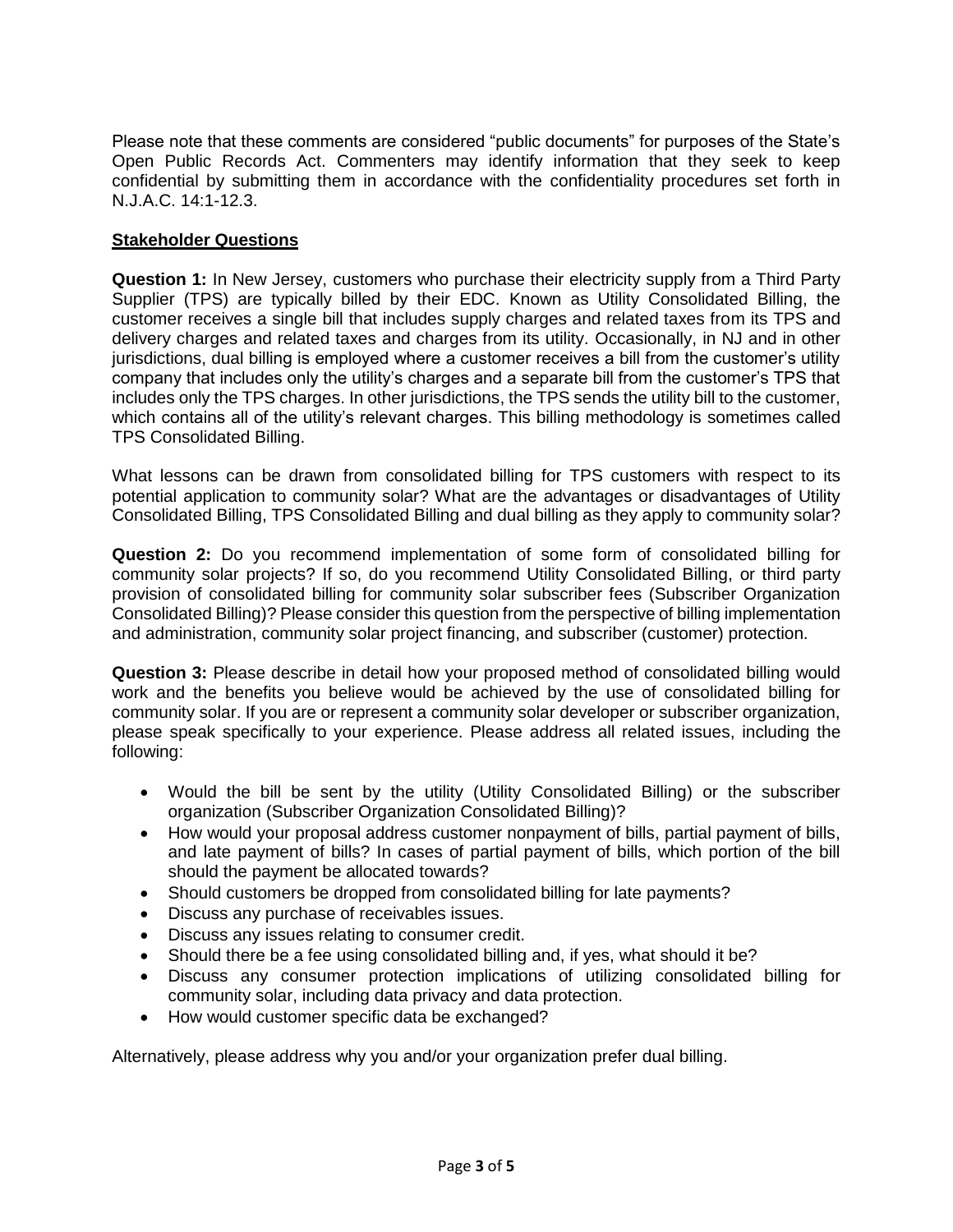**Question 4:** If you are or represent a community solar developer or subscriber organization, please describe in detail the terms of the agreement between the subscriber and the subscriber organization. In particular, please explain the following:

- What are the fees and contract terms for subscribers?
- Are the fees and contract terms consistent among all subscribers? Does it differ by customer class?
- Do subscriber organizations intend to offer guaranteed savings to the subscriber?
- Do subscriber fees vary each month?

**Question 5:** Do any subscriber organizations currently use consolidated billing for community solar subscriber fees in other jurisdictions? If so, please identify the jurisdictions and explain the design of the billing framework, being sure to address the issues identified in Question 2 and 3 above.

**Question 6:** Are subscriber organizations paying an administrative fee to EDCs for the use of consolidated billing of subscriber fees in other jurisdictions? If so, how is it structured? If not, how does the EDC recover those costs? Please provide your recommended method of cost recovery.

**Question 7:** Should consolidated billing of community solar subscriber fees only be available to projects that provide a guaranteed monthly savings to subscribers? If not, would the provider of consolidated billing be expected to charge subscribers for their community solar participation resulting in an amount due greater than the amount due for electric service? Should this result be permitted for low- to moderate-income (LMI) customers?

**Question 8:** Please provide comments on the following framework for utility consolidated billing of subscriber fees, which is currently being implemented in New York:

- a. Utility consolidated billing of subscriber fees is optional for community solar projects. If a project chooses utility consolidated billing of subscriber fees, all subscribers enrolled in that project are billed via utility consolidated billing (with the exception of one anchor subscriber per project).
- b. In order to participate in utility consolidated billing, all subscribers enrolled in the project must receive a percentage of their original community solar credit on their bills each month. Currently, this minimum percentage is five percent (5%) in New York.
- c. The subscriber fee is a percentage of the subscriber's original community solar credit each month. The dollar amount of the subscriber fee varies each month based upon the underlying community solar credit.
	- o Example: The subscriber fee is 90% of a customer's community solar credit. On the monthly bill, the customer receives 10% of their credit. The remaining 90% of the credit is remitted by the EDC to the subscriber organization less the administrative fee retained by the EDC.
- d. At least 60 days prior to operating under a consolidated billing framework, the community solar project owner must provide the EDC with the percentage of the subscriber community solar credits that is available to be applied to the subscribers' bills.
- e. The same percentage must be applied to all subscribers for the same project (with the exception of an anchor subscriber, if applicable, that will receive its entire community solar credit on its utility bill and is billed by the community solar project owner for subscription fees). The percentage can change no more frequently than every six (6) months.